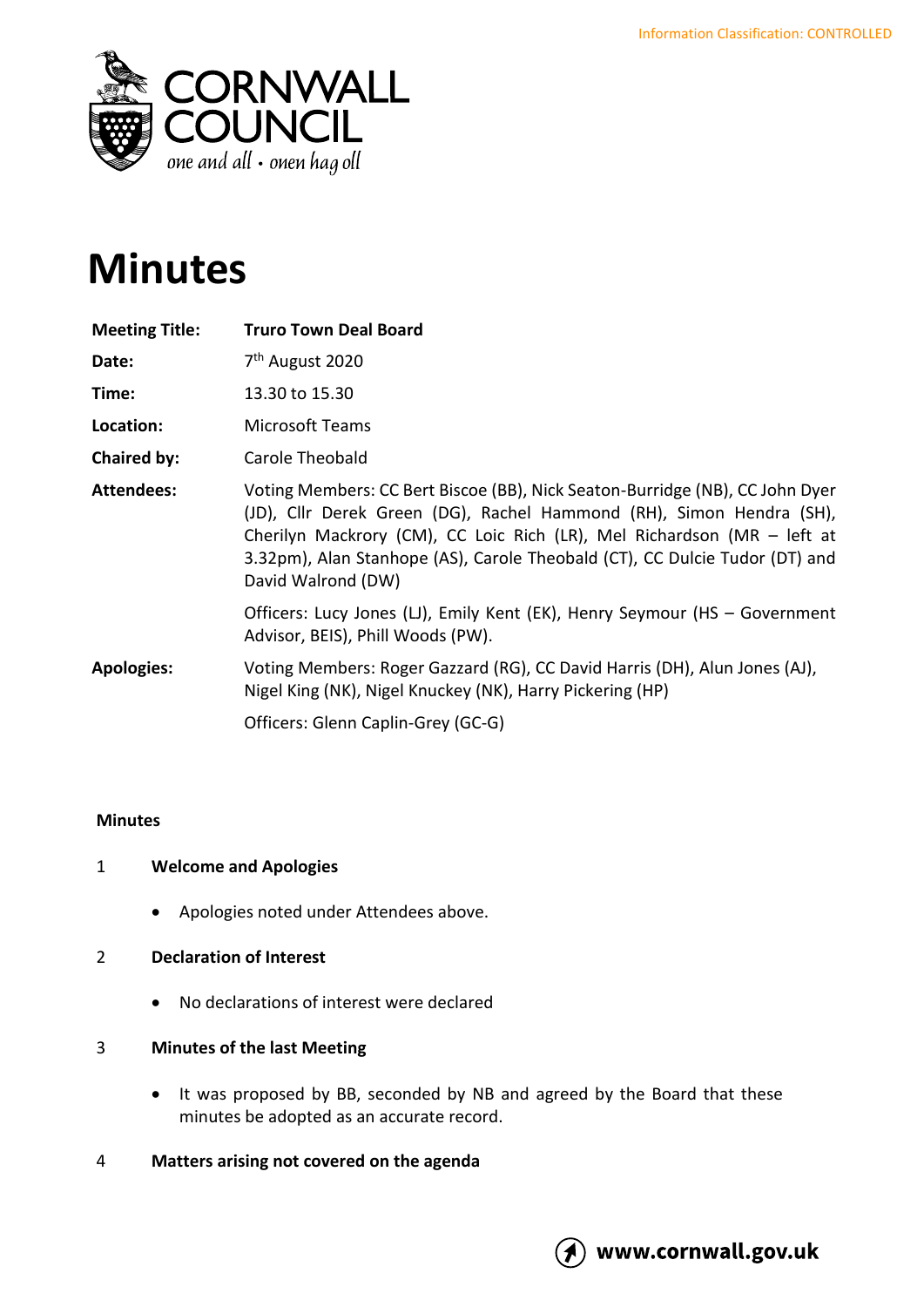- **Advice from Government:** CT invited HS to provide a brief overview of the process TIP preparation process.
- HS introduced himself and explained he was providing procedural and strategic guidance to Town Deal Boards across South West.
- HS reiterated that each submission would be judged on merit and that quality was key, irrespective of the Cohort in which the application was submitted and that there was no advantage to submitting early.
- HS advised that there should be evidence of shared vision with stakeholders, and that the Board was able to build on existing engagement/consultations rather than all consultation having to be Towns Fund specific. He also noted the emphasis on consultation throughout the process.
- HS noted the importance of being compliant in terms of transparency and objectivity prior to TIP submission.
- HS advised that he was available to attend future meetings, provide updates, field questions etc.
- HS advised that the Government had not been prescriptive in terms of engagement in order to grant each town freedom to conduct in the way that best suits them. He reiterated ongoing engagement, not just establishing vision, that is central, but going forward and involving throughout development and evidencing strong reciprocity in TIP.
- BB enquired as to whether it was feasible to create an entity in order to assist development and delivery of projects, with the ability to acquire, own and dispose of assets. Was HS able to advise on whether this was possible and/or being done elsewhere.
- HS advised that timescales may not be appropriate for October submission of the TIP but that if it was possible to achieve over the next three months then it could be a possibility. He advised this would be more of a Council discretionary matter but that he could seek an answer from his central team and feed back to PW and LJ.
- **Action: HS to seek answer from central team and feed back to PW/LJ**
- **Action: PW/LJ to feed information from HS back to Board**
- HS confirmed that productivity and economic growth were central to the TIP. He advised that the fund is not intended to be socially minded in its impetus and would hope that alternative funding sources would be sought for projects with less economic output.
- PW advised that a recent TIP checklist document had been provided by the Towns Hub. LJ would circulate to the Board.
- **Action: LJ to circulate TIP checklist to the Board**
- **Comms appointment:** CT advised that Agile PR had been appointed as comms company, following criteria marking process. It was noted that meetings were being set up and it was hoped that activities would progress quickly.
- **Comms & Engagement Group:** RH noted that the group as it stands consisted of three members, RH, LJ and NK. AT 4pm on Monday  $10<sup>th</sup>$  August, a brand workshop with Agile PR had been arranged, with the aim of gaining as many points of view as possible. RH invited other members to notify her if they were able to attend. She was hoping for 8 attendees.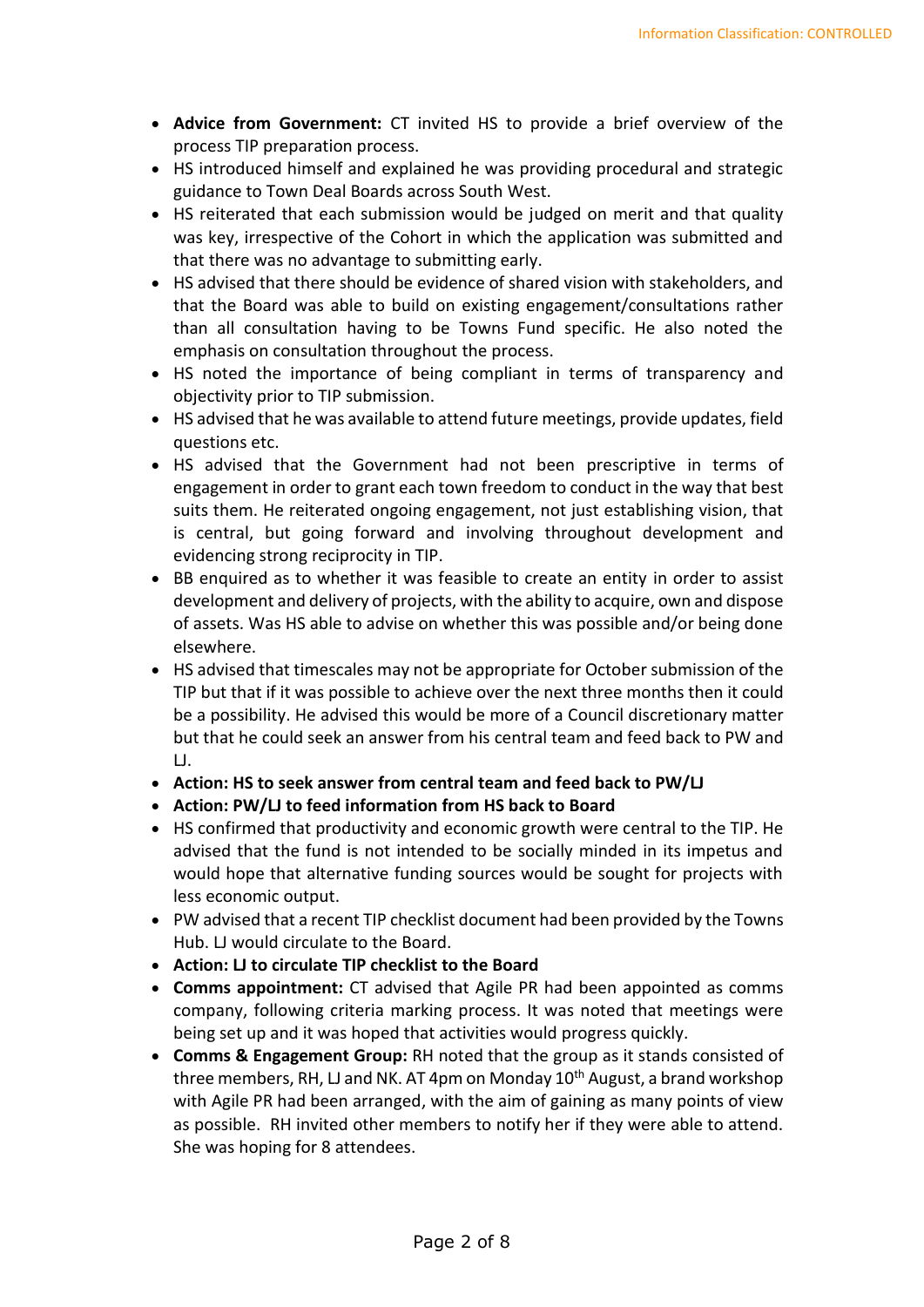- **Action: Board members to feed back to RH should they be willing to join the next Comms & Engagement Group meeting.**
- There was discussion regarding an announcement prior to the branding being created.
- RH noted that a press release had been sent out, and she had worked with Agile PR on the latest press release. She noted it was important to have a cohesive vision and brand.
- CT noted that a discussion regarding the timeline would be had later in the meeting in consideration of the time taken up with the accelerated funding process.

### 5 **Projects Progress Report**

- AS noted that a paper had been circulated with the agenda.
- AS advised Members about the Theory of Change. He noted that a role of the Board should be to think carefully about what Theory of Change means to them, with a focus on prosperity.
- AS commented that there was a limit as to what volunteers were able to achieve without additional support.
- **Redundant space and buildings:** AS encouraged Members to consider a mechanism by which empty spaces can be purchased as they become available as her was not aware that think Cornwall Council had the ability to do this.
- **Pydar:** AS noted that this was a wider project than TIP. He reported that LJ and AS had positive meeting with the Pydar team. He felt that the Board needed to formally agree to a partnership with Pydar. He noted the importance of robust HoTs.
- **The Hive, University of Falmouth:** AS advised that he and LJ had met with the University of Falmouth who had made a presentation about The Hive, as outlined in the circulated paper.
- AS encouraged Members to revisit the Towns Fund Further Guidance. And referred to the tables on pages 41-45 as a reminder of the interventions.
- AS noted that more work was needed in developing culture and heritage, linking with tech, and the advent of 5G was an opportunity. He also noted that the Skills aspect needed further development.
- LR mentioned access to city and felt that the Board should have a view on this, even though they were not in a position to address infrastructure issues such as rail access.
- DW noted that there was a trend towards online learning and he would be interested in the Board hearing more from Falmouth University in terms of these plans going against current predictions.
- HS advised that the Board did not have to align with every aspect of framework as some would be more relevant for Truro. He also noted that it was acceptable to flag elements of aspiration which are not achievable through the fund but feel that need to be highlighted, with the Towns Fund acting as a wrapper for other funding opportunities.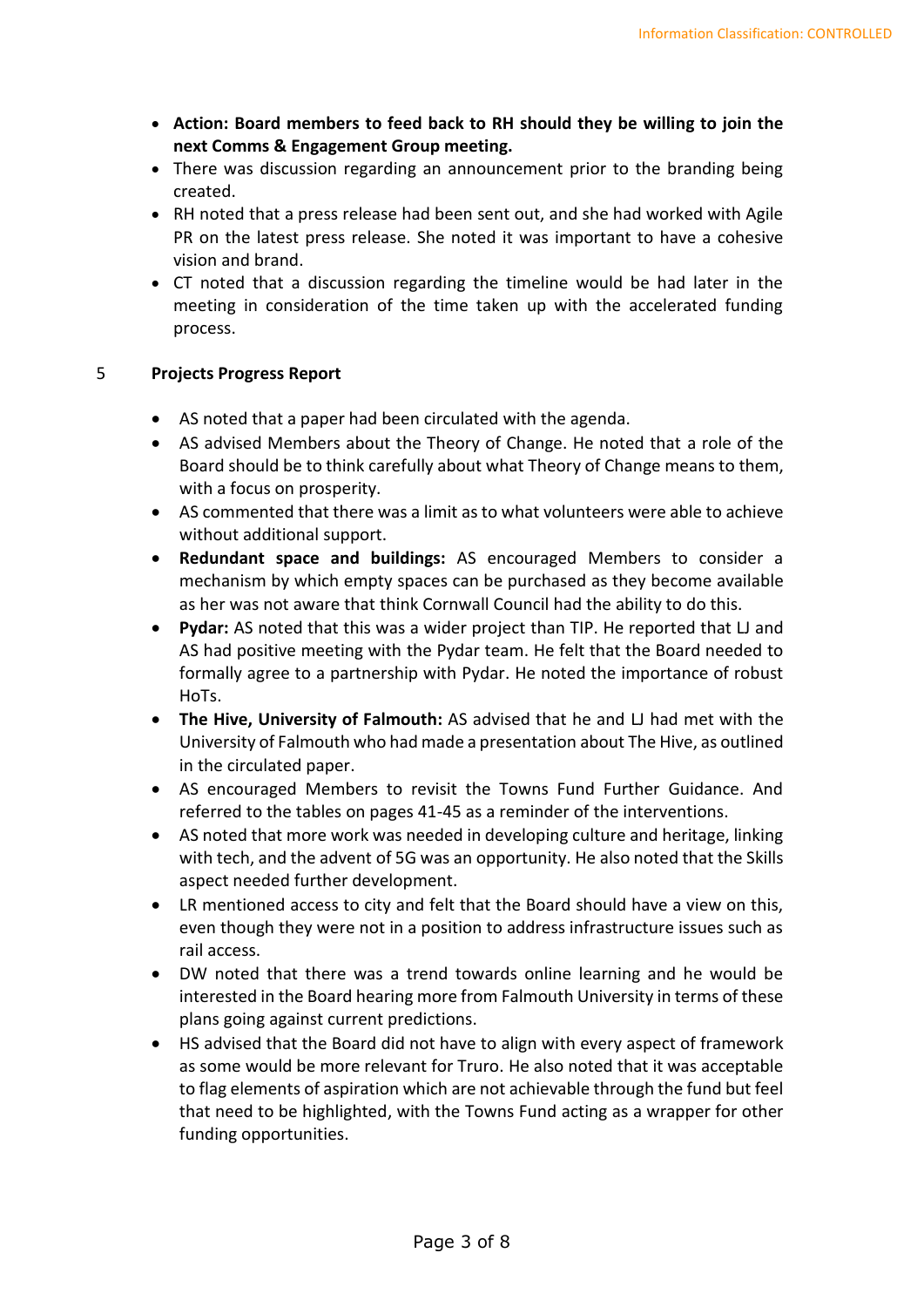- NB offered an update on the Lemon Quay project. He noted that summary was set out in circulated paper and noted that he had circulated a more detailed note earlier that today.
- NB noted that this briefing note detailed a large number of elements.
- NB advised that masterplanning was being undertaken at which point it would be clear which elements would fit with the TIP.
- It was noted that higher level discussions would be required in due course with key players such as owners of the Lemon Quay development, Transport and the bus company.
- NB hoped that the street furniture element of the project could be considered
- NB advised that they were currently considering the macro rather than the micro aspects at present. He acknowledged that a revenue stream would be required and would form part of any proposal but felt that was a discussion for another group.
- BB commented that climate change was a huge issue and noted that getting people into Truro whilst also encouraging zero carbon footprint was a challenge. He felt that commercialising 5G and putting this together with transport.
- BB felt that the focus should be on Fairmantle roundabout, with Newham as an economic hub on one side and the centre on the other.
- BB commented that Truro should be focusing on its geography and ability to encourage the creation of start-up businesses to make products to sell locally as well as online.
- DT noted that a focus on the Love Truro document was making the most of the water in the town centre.
- DT raised the issue of the Pydar Community Centre funding and enquired as to what happens next in terms of taking the project forward. SH noted that the information was available as part of the wider project evaluation.
- AS felt that this was for LJ to extract and include in the TIP.
- **Action: LJ to extract information regarding taking Pydar Community Centre project forward.**
- AS confirmed that he required agreement from the Board to create Heads of Terms, subject to LJ and PW sourcing costs, to be taken from capacity funding. AS noted that Cornwall Council was not able to produce the HoTs themselves due to them being the developer.
- It was proposed by AS, seconded by CT and agreed by the Board that LJ and PW seek costs for the production of Heads of Terms for the Pydar Community Centre project.
- **Action: LJ and PW to establish costs to produce Heads of Teams for Pydar project**

# 6 **Accelerated Funding Projects**

- A paper had been circulated with the agenda.
- CT noted that this the Board had been advised of this matter at the end of the last Board meeting and, due to the very short timeframe, had agreed to look at it in between meetings.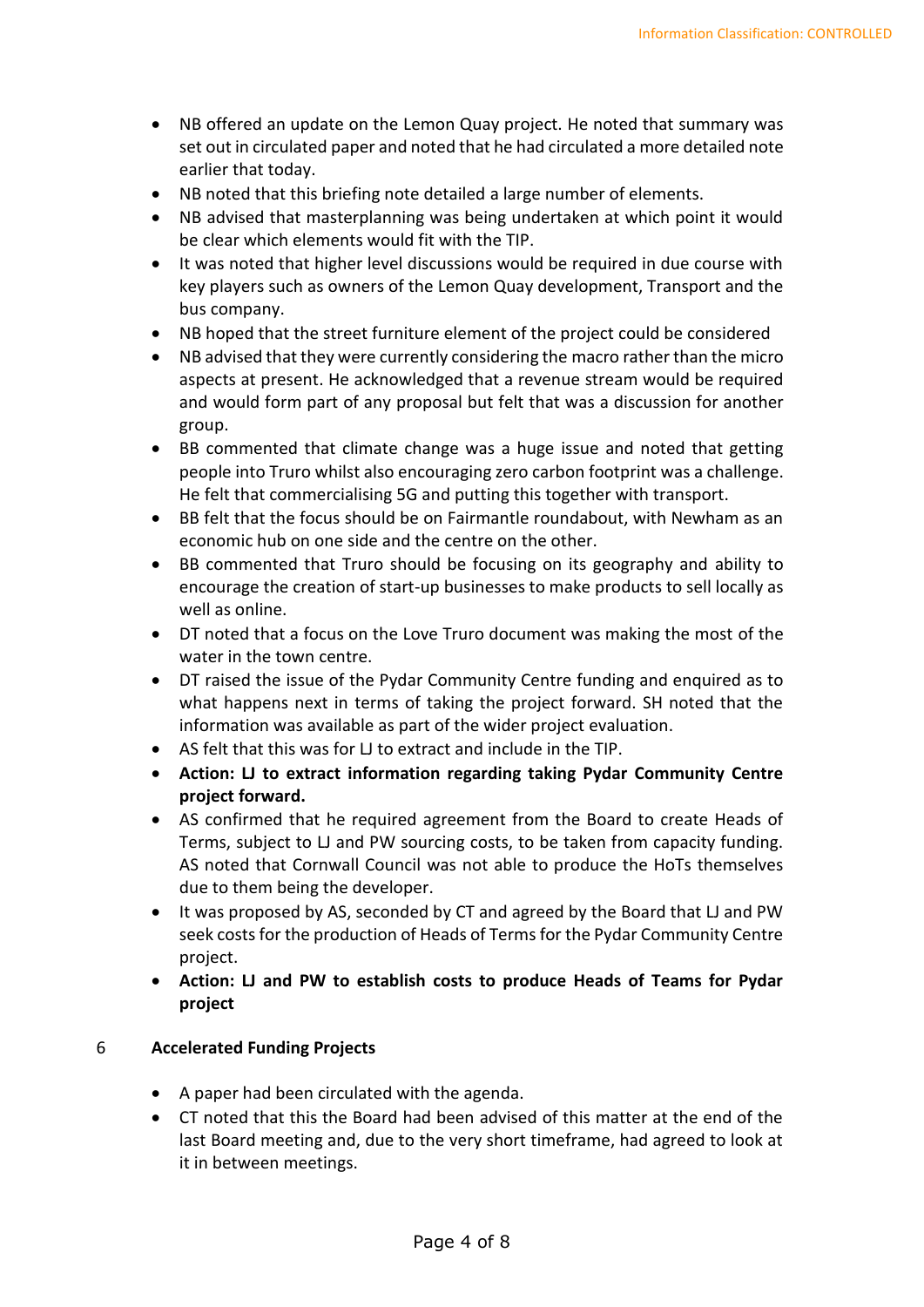- CT advised that all projects had been through the project development group, headed by AS, followed by the project assessment group headed by MR.
- CT advised that this process had resulted in a shortlist of 9 projects for inclusion. She noted that the total had resulted in a £21k underspend, however confirmation had been sought that VAT must be included. She noted that this meant the figures on the circulated paper were incorrect.
- CT noted that the submission date was Friday  $14<sup>th</sup>$  August but that there were internal processes to go through prior to this. She was seeking agreement on the nine projects from the Board.
- MR wished to thank DH and DW for the time spent going through this process.
- PW reported that the proposals would be taken to the S151 officer at Cornwall Council on Wednesday for sign off.
- LJ shared the list on her screen to facilitate discussion.
- LJ noted that two sets of projects were very similar, and the aim was to ask the project proposers to work together on these, namely the two lighting projects and the seating/street furniture projects. This would result in a final seven projects.
- LJ ran through each project, providing an overview as per the shared document.
- LJ noted that costs for the cycle parking project would increase due to VAT but also some costs that were not fully realised in the pro-forma.
- LJ referred to the list in the document of projects which were decided by the assessment group to be a better fit for the main TIP.
- NB indicated he was hopeful that the first element of the Lemon Quay could be included, to include seating, planters, lighting, electric boxes and signage provision for Lemon Quay.
- NB felt that the festive lights did not comply with the criteria as a capital spend and noted that it could not currently be predicted what social distancing measures would be in place by December.
- MB felt that the Boscawen Park project should be funded by the Environment Agency. LR noted that the Environment Agency had delivered the flood defence in Newham Quay and they should therefore be engaged. CM noted that she would be happy to assist in any flood defence package should the Board wish to put something together to seek funding. It was considered that this possibly did not need to sit in the accelerated fund.
- BB advised that this was City Council land and they were therefore riparian owners. He confirmed that the Environment Agency had been consulted extensively and been very helpful, but that Truro City Council were therefore liable for the works.
- LR was supportive of bringing water into the town.
- LR noted that the revenue spend needed to be considered with regards to the moveable gazebo on Lemon Quay. NB confirmed that it would not be taken forward if a sustainable model could not be established.
- DT raised concerns regarding the omission of Threemilestone Community Centre from the shortlist. She asked for clarify over the concern regarding timescales as she was aware that the project was 'shovel ready'.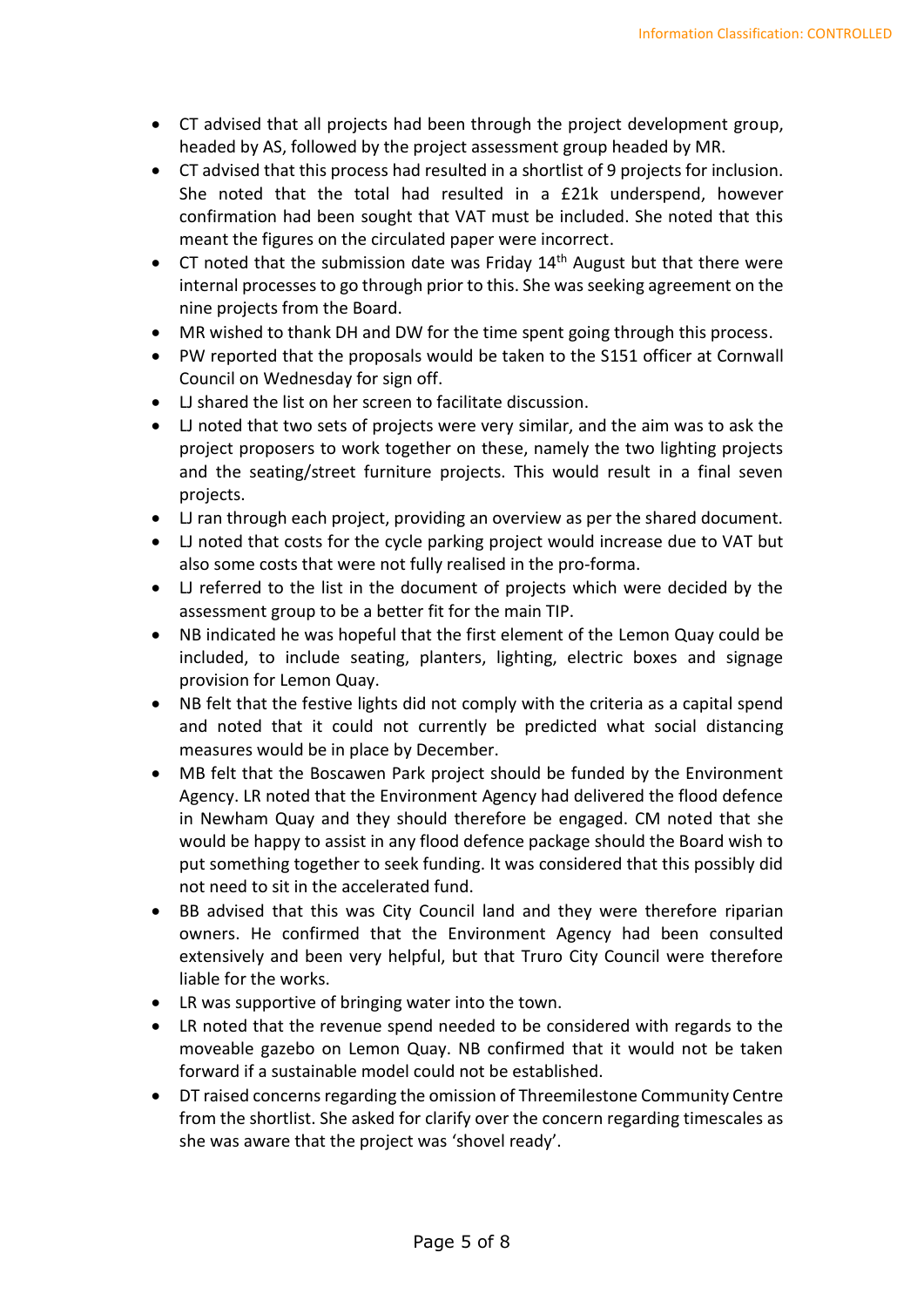- LJ advised that the assessment group could only assess based on the pro-forma that was submitted and this highlighted that the final piece of funding to be secured was not available until September and there was therefore a concern over deliverability. DT confirmed that this funding had been agreed.
- MR said that the three community centre projects were not being dismissed but should be considered as part of the TIP.
- There followed a debate about the difference between the community centre projects, with the Pydar centre not currently being in existence whilst Threemilestone was shovel ready and St Clement Street already had plans in place.
- DT requested that inclusion of the Threemilestone Community Centre be reconsidered.
- MR and DW noted that the assessment group had assessed 19 projects within a very tight timescale, considering them against the intervention framework and in the letter from Government and that they had acted in good faith. It was noted that they had only been able to assess projects as they had been put forward.
- DW commented that this process could be opened up in future.
- SH commented that he felt the Boscawen Park works should be moved to the main TIP to allow for further investigation and that the additional funds be added to the street furniture proposal to include Lemon Quay.
- Projects taken back with delegated authority for project groups to reconsider and LJ to finalise for Monday.
- AS proposed deferring Boscawen flood defences to the main TIP and transferring these funds to fund both Threemilestone and St Clements Street Centre, with the remainder to be added to the street furniture project to include NB's request to include Lemon Quay. BB seconded this proposal.
- It was proposed by AS, seconded by BB and agreed by the Board that LJ revise the proposal and rework the funding allocation as above.
- **Action: LJ to revise Accelerated Fund proposal to remove Boscawen Flood defences, include Threemilestone and St Clements Community Centres and use the remainder of the funding to incorporate Lemon Quay into street furniture project.**
- It was noted that the Board was not quorate with CM and MR having left the meeting. It was agreed that AS would write up his proposal and circulate to other members of the Board for approval, but it was noted that there was already majority approval for the proposal and that, due to timescale, the practical work needed to move forward in the meantime.
- **Action: AS to write up his proposal as above and circulate to the Board for approval.**

# 7 **TIP Development**

- CT noted that, due to time restrictions, items 7 and 8 would be taken together.
- CT commented that, due to the timescale, she felt that the Board consider moving to a January submission deadline for the main TIP.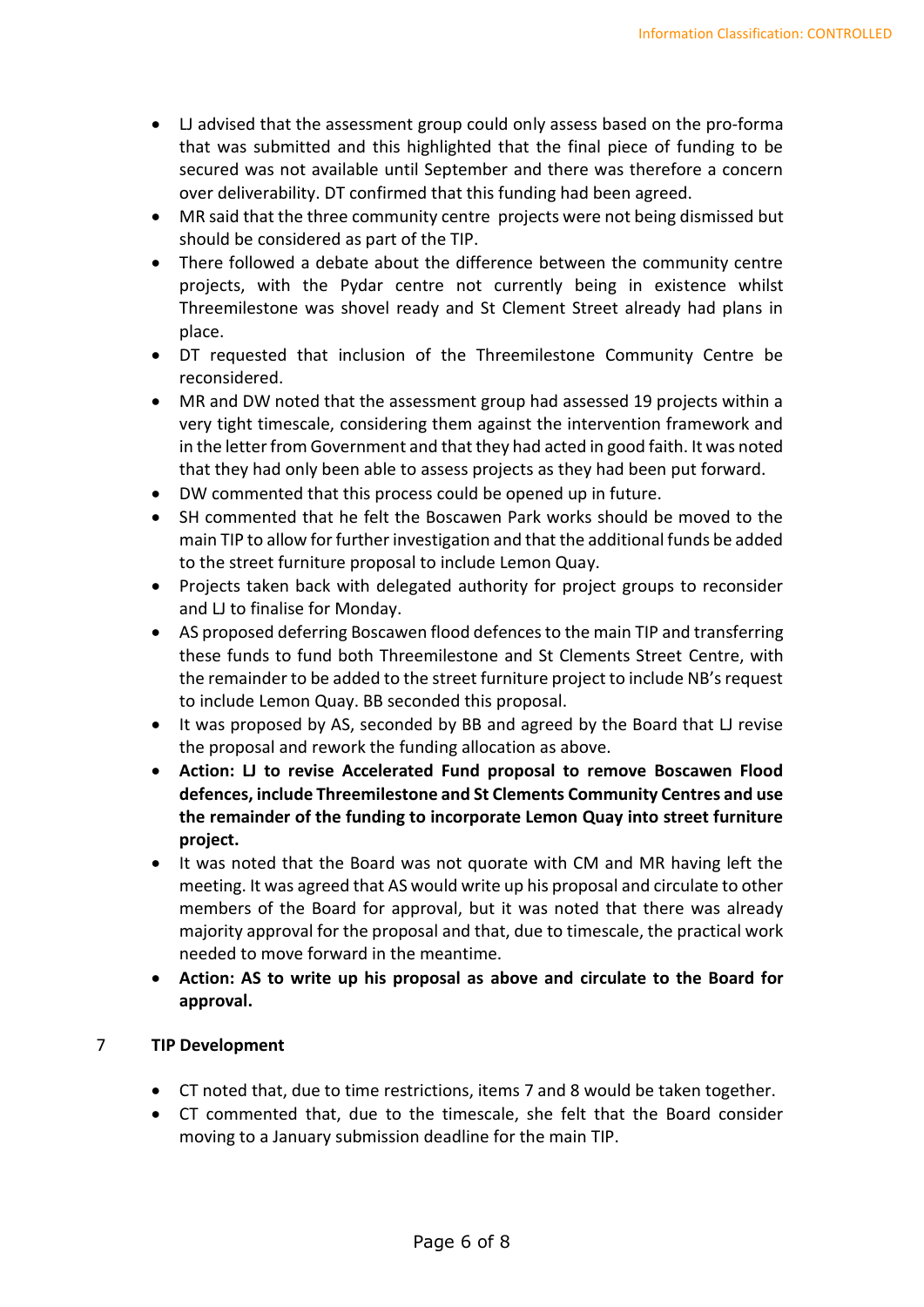- AS commented that he had previously been keen on October but now acknowledged that there was a lot of work required and was now recommending January.
- LJ advised that there was more detail on the projects and an understanding as to the level of work involved in realising these projects. For example, she noted that the Harbour Quays project is ambitious, involves the Environment Agency who are currently undertaking work that is not reporting back until October. She also noted that there would be much more information on the Pydar development once they have been through the planning process which would be in the autumn which would be too late for October submission.
- LJ felt that the Board would end up with a much stronger TIP given longer to prepare. She noted that community engagement may still produce strong projects and that the timescale would not allow these to be worked up in time for October submission.
- SH requested sight of the Love Truro document. LJ noted that it was not in the public domain but that she had thought it had been shared with Board members.
- **Action: LJ to circulate the Love Truro document.**
- BB noted the advice earlier in the meeting by HS in terms of quality being key. He was in agreement of a move until January and would like to see the Board agree via email in advance of the next Board meeting, a work plan to take the Board through to January submission.
- BB also commented that external experts should be recruited in to draw on professional resources.
- EK advised that Officers would be led by the Board in terms of submission date. She noted that Louisa Philpott at Arup could program support work in based on timescale and Officers would advise her of this change.
- PW confirmed that he has already confirmed with HS that this transition was possible and that he would advise HS regarding this change.
- It was agreed by the Board to defer TIP submission to January 2021.
- **Action: PW to advise HS that Truro submission would be deferred to Cohort 3, January 2021.**

#### 8 **Timeline and Work Plan Update**

• Covered under item 7 above.

#### 9 **Update on the Towns Fund Process/Govt. Guidance & Town Hub Support**

• PW advised that he would be working in the background to plan out January submission in terms of the Council's internal approval processes will keep informed through LJ and work plan.

#### 10 **Briefing sessions for Board members**

• LJ noted that the Culture and Heritage group were interested in having a session so she would look to organise a session outside the Board for interested parties.